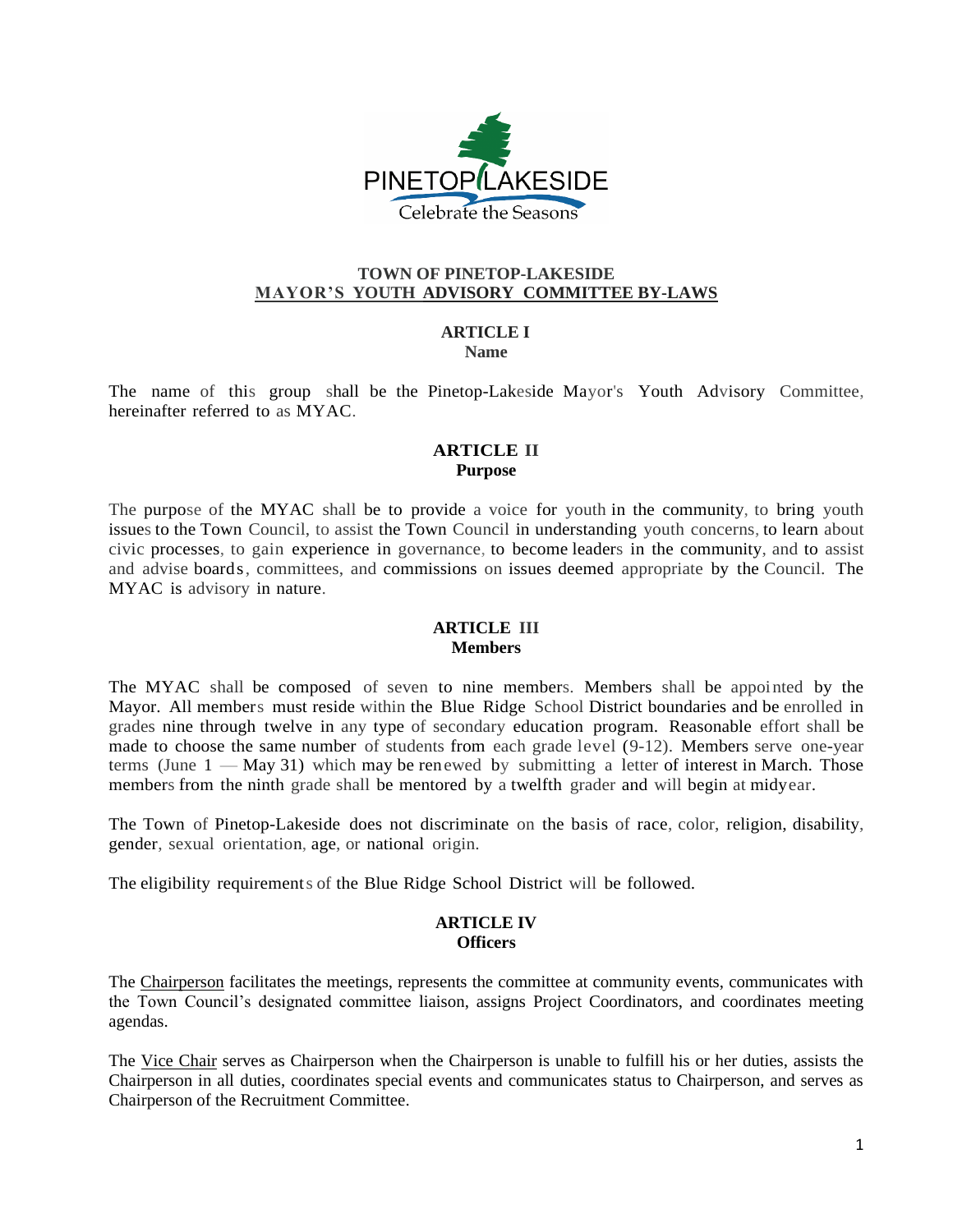The Secretary records issues discussed and completed at each meeting, distributes minutes and meeting announcements, works with Town staff to ensure agendas are properly posted, and corresponds for the committee as needed.

The Treasurer shall be responsible for maintaining the financial records of the MYAC, reporting at all meetings, and serving as Chairperson of the Fundraising Committee.

The Historian shall be responsible for collecting (which shall include taking pictures at all events) and cataloging all pertinent information for the MYAC. In the event the Historian cannot attend a function, he/she will appoint someone to take pictures at the event.

Project Coordinators will be appointed project by project and will be responsible for planning and implementing community service projects and special events.

## **Elections**

Officers shall be elected by the members and ratified by the Mayor. Elections shall be in June of each year. Elections may be in August if no meetings are held in June or July. Elections shall be by ballot unless there is only one person nominated for each office, when a voice vote is permissible. The officers shall serve for one year or until their successors are elected.

# **Vacancies**

If the position of Chairperson becomes vacant during a term, the Vice Chairperson will assume the position. If the position of Vice Chairperson becomes vacant during a term, the position would be filled by appointment by a vote of the Youth Advisory Committee Members. Efforts will be made to fill vacant committee positions as they occur. Applications will be accepted continuously. All applications received by the announced deadline will be considered for that admission period. Each year applications will be accepted, and applicants interviewed in May to fill positions vacated by graduating Seniors or members not continuing for the next year.

#### **ARTICLE V Meetings**

## **Regular Meetings**

The MYAC shall hold regular meetings from 7:00 a.m. to 7:45 a.m. on the 2<sup>nd</sup> Thursday of each month at Town Hall and alternately, if needed from 7:00 to 8:00 a.m. on the 3<sup>rd</sup> Thursday of each month, from May through August. June and July meetings will be called by the committee as deemed appropriate.

## **Special Meetings (with notice)**

Other special meetings may be called by the Chairperson, at the request of four or more members, or at the request of the Mayor, with prior notice of one week, if possible.

## **Quorum**

A quorum for a regular meeting shall be one-half of the current number of members. A decimal shall be rounded up. A membership of nine will require a quorum of five members present.